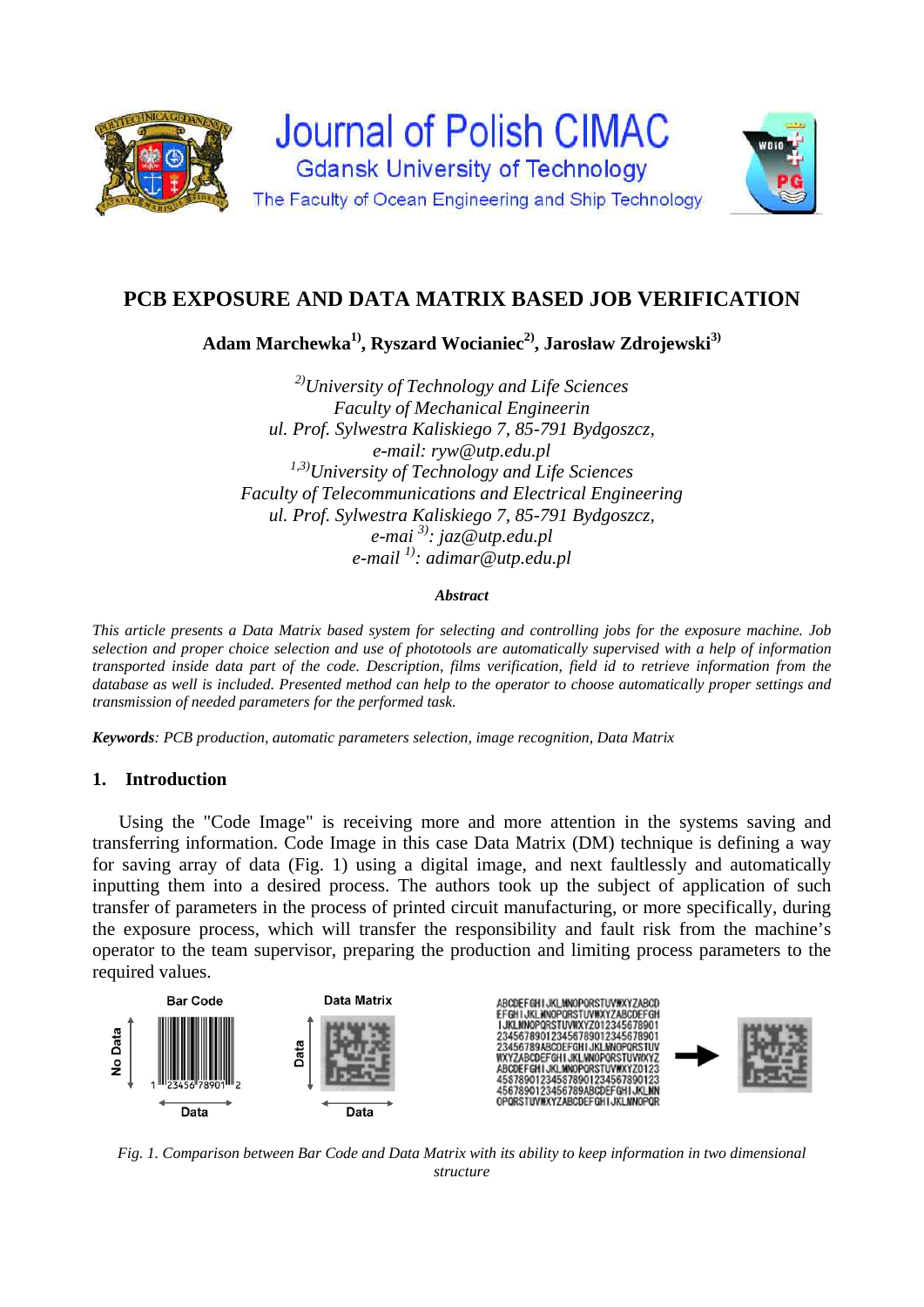Latest exposure machines are more and more sophisticated. Bare material, photopolymer, film and a light source is still a base but new technology exposure machine can measure, align material, and generate feedback data documenting a production cycle. Moreover, the analyzed system will ensure correctness of machine settings and it will help to verify a film choice, along with a possibility to set its critical parameters related to registration and exposure process (Fig. 2).



*Fig. 2. Exposure Frame with a films and panel loaded (a). Data Matrix placed on the film in predefined location film choice (b), along with a possibility to set its critical parameters related to positioning and exposure* 

Over the years several image processing algorithms decode and encode data in DM were recreated. These methods provide way to process correctly an input image with a quality do not allowing the encoded information to be read automatically.

Data Matrix is two-dimensional bar code which may have a form of square or rectangular symbol build up of individual cells usually dots or squares. In such form it is a prearranged grid of dark and light cells bordered by a structure of finder pattern (Fig. 3a). The structure of finder pattern is used to detect the orientation and structure of the 2D code symbol. Data encoding process use a series of dark or light cell over a pre-determined size. Size of the cell is called the Xdimension and usually is limited by the parameters of the camera optical channel.

 Data Matrix can carry variable amount of data (Fig. 3b). Usually if more data encoded then the size of the resulting DM symbol gets bigger. To keep 1kB of data – it also depends if they numerical or alphanumerical - size of a given Data Matrix approximately will be 96x96.



*Fig. 3. Structure and capacity of Data matrix*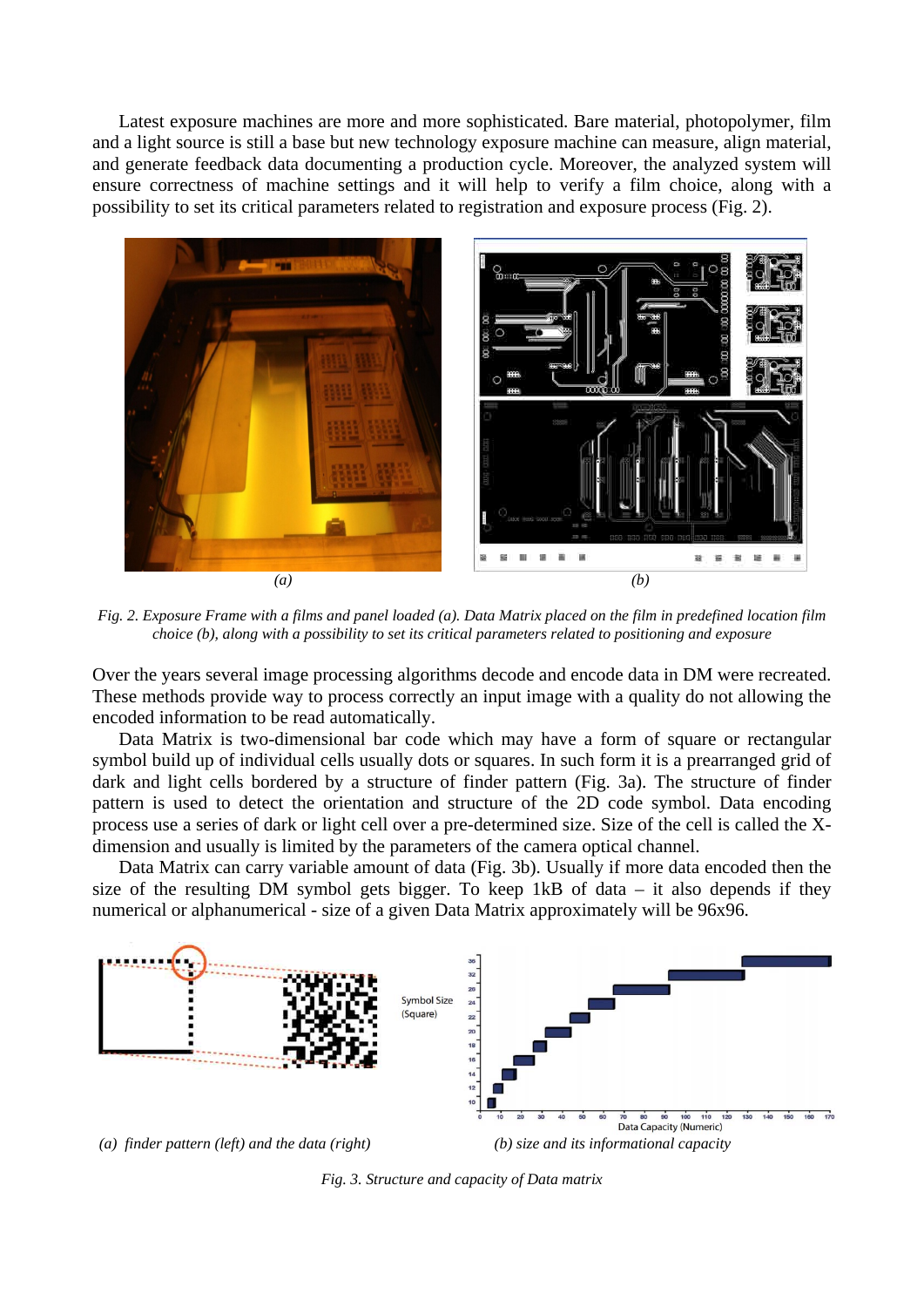The issues related to proper decoding of encoded information arise when defining:

- the size of the image containing information;
- Data Matrix capacity and image resolution (size of a single point);
- uneven light conditions during image acquisition;
- possible mark contamination observed by the camera, as well as on the camera's lens.

 The proposed by us method uses the Radon transformation. In the past, there were attempts to use this transformation to analyze and recognize Data Matrix [2, 8]. In this paper authors are describing modified algorithm introducing new improved classifier for a method presented in [8].

## **2. Data Matrix image analyze characteristics**

The registration system, usually has inbuilt set of cameras, used as a part of alignment subsystem of the exposure machine. Every camera has calibrated position and is placed perpendicularly to the observed mark and is an integral part of the whole device (Fig. 4).

Such camera has several tasks and one of them is reading Data Matrix to encode the data contained in the given symbol. Despite it unclear working conditions, which are unfavorable for a correct reading of the data printed on the film may occur frequently.

Therefore a proposed vision system has to be transparent to dynamic lighting changes of the registered scene, regular occurrence of various film defects, and quality of code printed onto the film. Because in most cases – very close to 99% - two films plotted on the internal side are used. Because of their relation to the panel being exposed one of them will provide mirrored images of the DM. Moreover, the size of information portion of the code varies. In most cases DM will be used only for identification, but it can contain information specific for a job including registration and exposure parameters (Fig. 5). Due to this requirement, even knowing the camera's relation to the observed scene it is difficult to define the size of cell carrying information in DM. As a result, system has to automatically calculate the size of the cell using DM finder pattern.



*Fig. 4. Simplified exposure unit registration system diagram: set of movable industrial cameras, PC based control controller, database to exchange and carry system data* 

In the considered arrangement (Fig. 5) image  $I[x, y]$  will have blocks  $B[x_0, y_0]$  of a constant, undefined but detectable size. Moreover, every such block adheres to the next one. While adjacent blocks possess a noticeable different and at the same time they represent significant insensitivity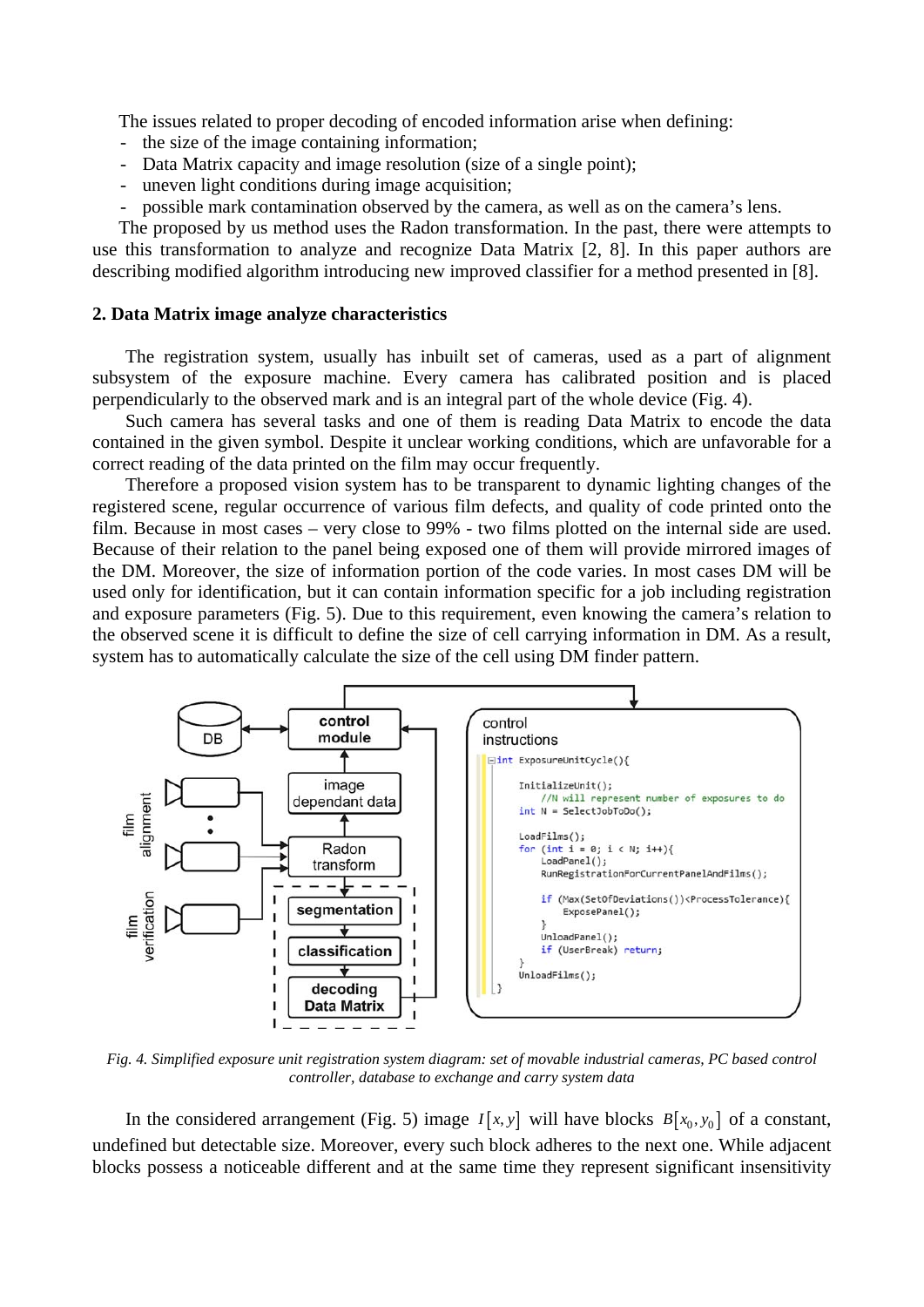function value, the boundaries between them can be determined easily. However, for DM it is not a rule. Very often adjacent blocks have same insensitivity function value. While analyzing an input image, that is filtering a given image with an edge filter, regularity can be observed, where every set of blocks (of the same or similar insensitivity function value) is demarcated from other sets with straight, mutually perpendicular sections. Thanks to such assumption existing algorithm of searching of straight lines in the picture can be used.



*Fig. 5. Film definition presenting predefined DM location in relation to the frame limits [8]* 

The Radon Transform (1) is defined as [1, 6]:

$$
R_{\theta}(\rho) = \int_{-\infty}^{+\infty} f(x' \cos \theta - y' \sin \theta, x' \sin \theta + y' \cos \theta) dy',
$$
 (1)

where

 $\delta > 0$  and  $\begin{bmatrix} x' \\ y' \end{bmatrix} = \begin{bmatrix} \cos \theta & \sin \theta \\ -\sin \theta & \cos \theta \end{bmatrix} \begin{bmatrix} x \\ y \end{bmatrix}$ .  $y'$  |  $-\sin\theta \cos\theta$  | y  $\theta$  sin  $\theta$  $\begin{bmatrix} x' \\ y' \end{bmatrix} = \begin{bmatrix} \cos \theta & \sin \theta \\ -\sin \theta & \cos \theta \end{bmatrix} \begin{bmatrix} x \\ y \end{bmatrix}$ 

The Radon operator maps the spatial domain  $f(x, y)$  to the projection domain  $(\rho, \theta)$ , in which  $\theta$  is the angle and  $\rho$  the smallest distance to the origin of the coordinate system.

Detection of straight lines in the picture is performed through finding in the domain maxima transforms, which clearly indicate the angle of the straight line and its distance from the center of the image [3, 4, 5].

It means that performing a Radon transform for an edge image and finding a maximum value for this function we can define the angle of our image. However, any occurrence of contamination on the lens or film (scratches etc.), can induce serious errors.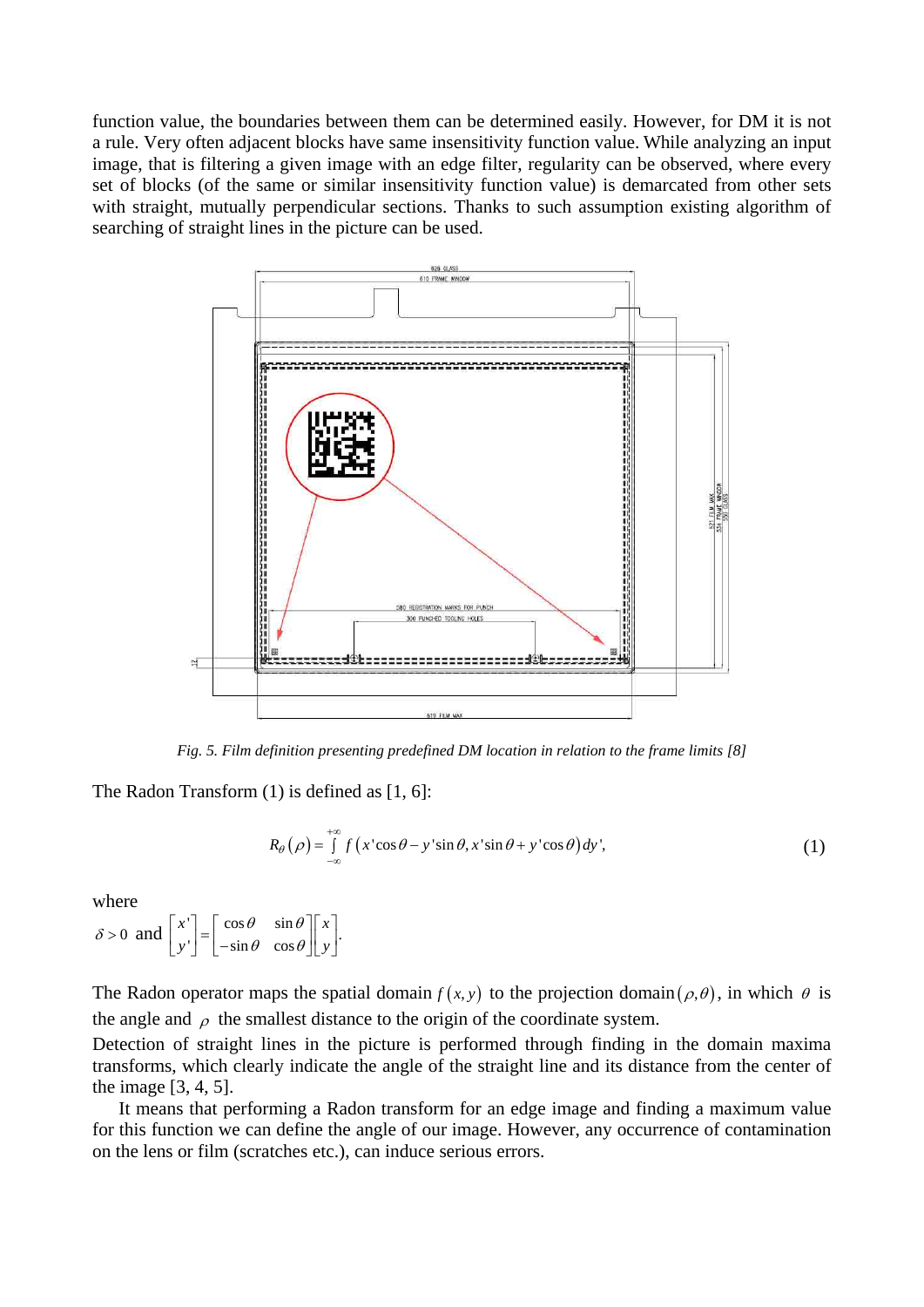In the process of angle analysis of the image we look for a pair of values  $R_{\theta_1}(\rho)$  and  $R_{\theta_2}(\rho)$ where the image angle is expressed as  $\theta_I = \max(R_{\theta_I}(\rho), R_{\theta_I}(\rho))$  under assumption  $\theta_I = \theta_2 + 90^\circ$ . Such approach allows finding the demarcation lines of the individual cells, even with a high noise. However, for specific cases, it is likely to not find a line of demarcation. This can occur when two columns, or two rows, next to each other are similar to each other. It means that the  $\sum R_{\theta_1}(\rho_n) - R_{\theta_1}(\rho_{n+1}) = k$  where  $k \square N$  (N - number of cells) Fig. 6 or when the edge of cells is not

blurred (edge operators can't detect).



*Fig. 6. Some segmentation process results (a) without tolerance (b) using analyze of local Radon transform maximum* 

In order to eliminate uncertainty of the presented method we suggest certain modifications in our implementation. They are possible only under such conditions:

- the camera is perpendicular to the observed surface (only insignificant deviations are allowed);
- the dimensions of a single cell in Data Matrix are known.

The first assumption permits upholding the condition that Radon transform maximum values which indicate cell demarcation lines are distributed for angles that fulfill a condition:  $\theta_1 = \theta_2 + 90^\circ$ .

In practice there exists high probability that demarcation lines designated using edge detecting filters (Sobel, Roberts, Canny) will be not parallel to each other, which means the conditions cannot be fulfilled. That is why during the implementation of algorithm insignificant deviations of designated edges being unparallel on the  $\pm 1^{\circ}$  level were taken into consideration (Fig. 7).



*Fig. 7. Radon Transform of Data Matrix Using 110 Projections*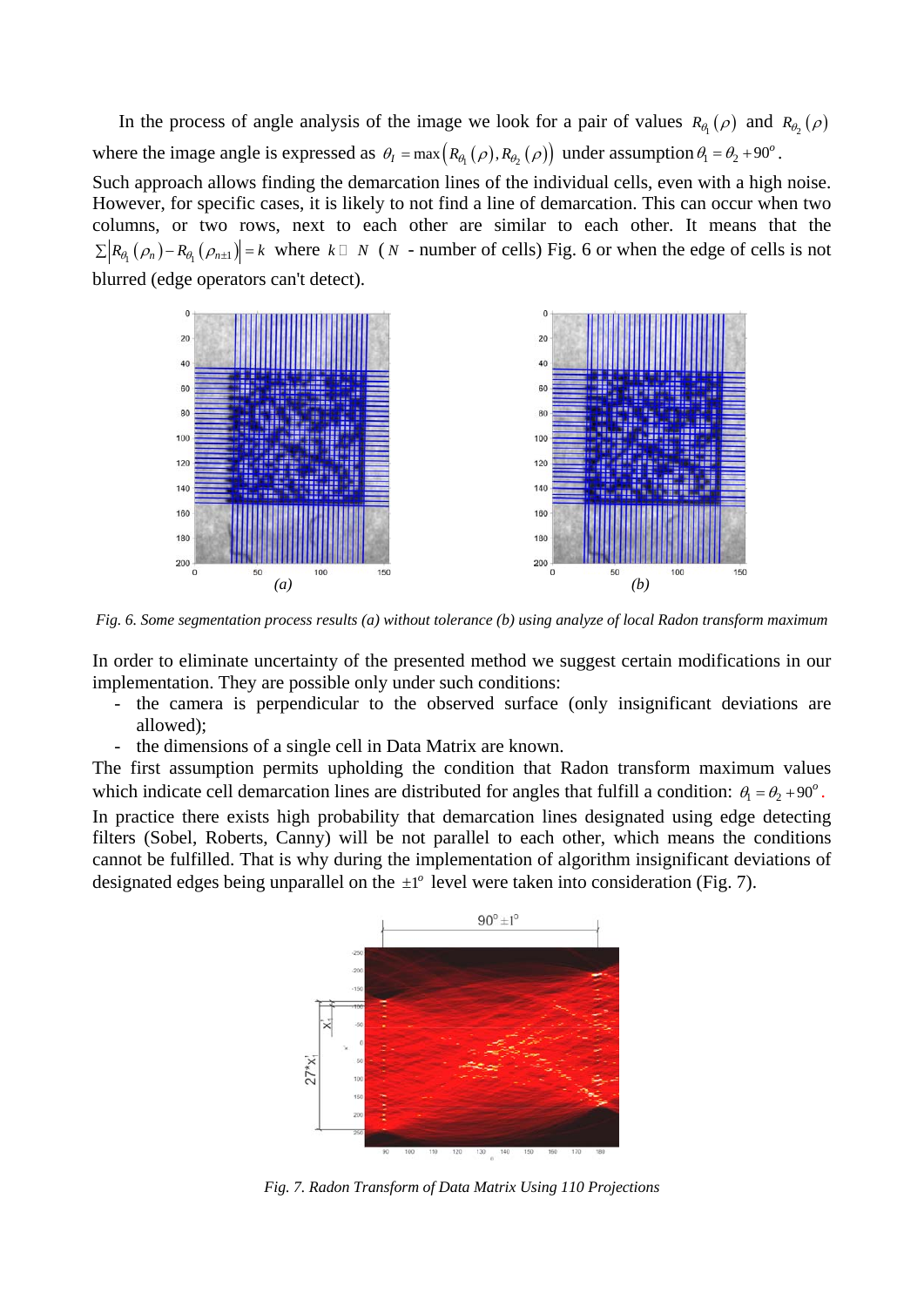Second assumption allows us to limit the amount of calculated lines separating cells. Let *N* be a number of cells in a row or a column in Data Matrix, then  $\rho_a = \{x', x' + nx_1'\}$  and  $\rho_b = \{x', x' + nx_1'\}$ where  $n = \{1, 2, ..., N+1\}$ . However even here difficulties concerning quality of image acquired from the camera can be encountered. Due to used camera resolution and electronic noise introduced during video signal transmission, the dimensions of individual cells, both horizontal and vertical, can vary. It is a crucial aspect during classification process for very small cells, 5x5 pixels and smaller. That is why introductory assessment of  $\theta$ , on the basis of aforementioned conditions, and then a search in the nearest vicinity i.e.  $\theta_1 \pm 1^\circ$  and  $x_1 \pm 1px$  for  $\rho_a$  and  $\theta_2 = \theta_2 \pm 90 \pm 1^\circ$  and  $x_1 \pm 1px$ for  $\rho_b$  is advised, a result of which is a division of the image (Fig. 8b).

On the base of such a demarcation line set, a set of image points belonging to a given cell (classification process) can be specified.

Despite the specific assumptions in the segmentation process (Fig. 8), we are not able to fully eliminate image pixels whose brightness value of the function clearly represents the value of a cell. Therefore, the DM shall be determined by the classifier (2):

$$
M_{DM} = \begin{cases} 0 & \text{for} \quad median(B[x, y]) > \tau \\ 1 & \text{for} \quad \text{other} \end{cases}
$$
 (2)

where  $B[x, y]$  is a block of image appointed by the demarcation lines,  $\tau$  is a threshold defined as  $\tau = \min \left( R_{\theta_1} \left( \rho_a \right), R_{\theta_2} \left( \rho_b \right) \right).$ 



*Fig. 8. DM information image recognition algorithm diagram. On the left main system elements, on the right effects visualization of subsequent process steps*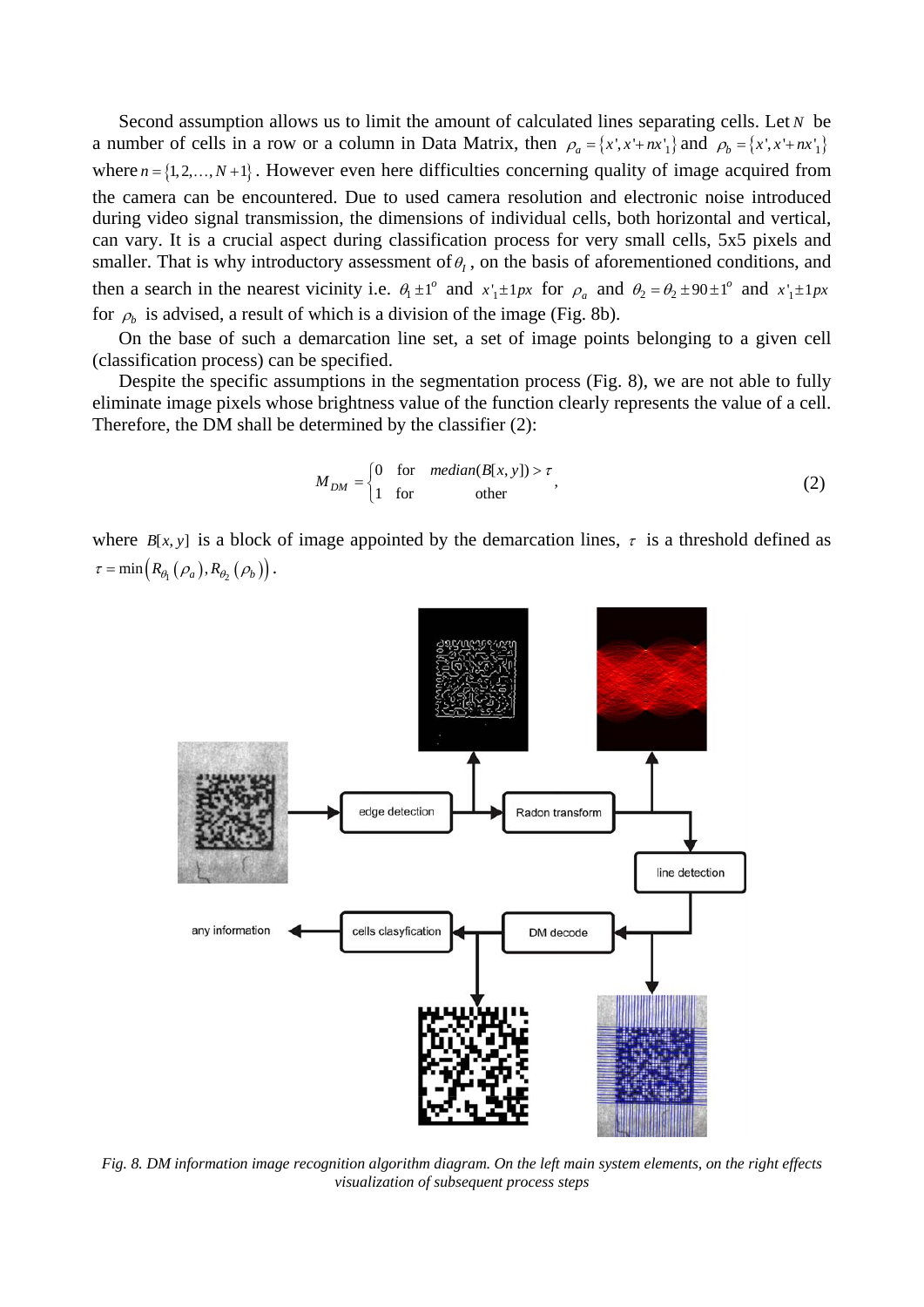#### 3. **Experimental results**

Series of trials for real images registered by the exposure machine were conducted; however, the preliminary research was conducted for synthetic images. The group contained images whose single Data Matrix cell dimensions were 5x5 pixels. For this group trials were conducted (Fig. 10). In order to define the method's sensitivity for every synthetic image a Gaussian white noise with different mean and variance values is added. In this way both the image's PSNR level and the size of a single mark for which the algorithm recognizes the code was estimated.

In Tab.1 PSNR values were included along with recognition of image code sequence percentile. Additionally, series of trials for real images registered by the exposure machine were conducted. This way an impressive outcome of 98% of correctly recognized marks on the images was obtained.



*Fig. 10: Sample results of PNSR impact on image recognition capacity*